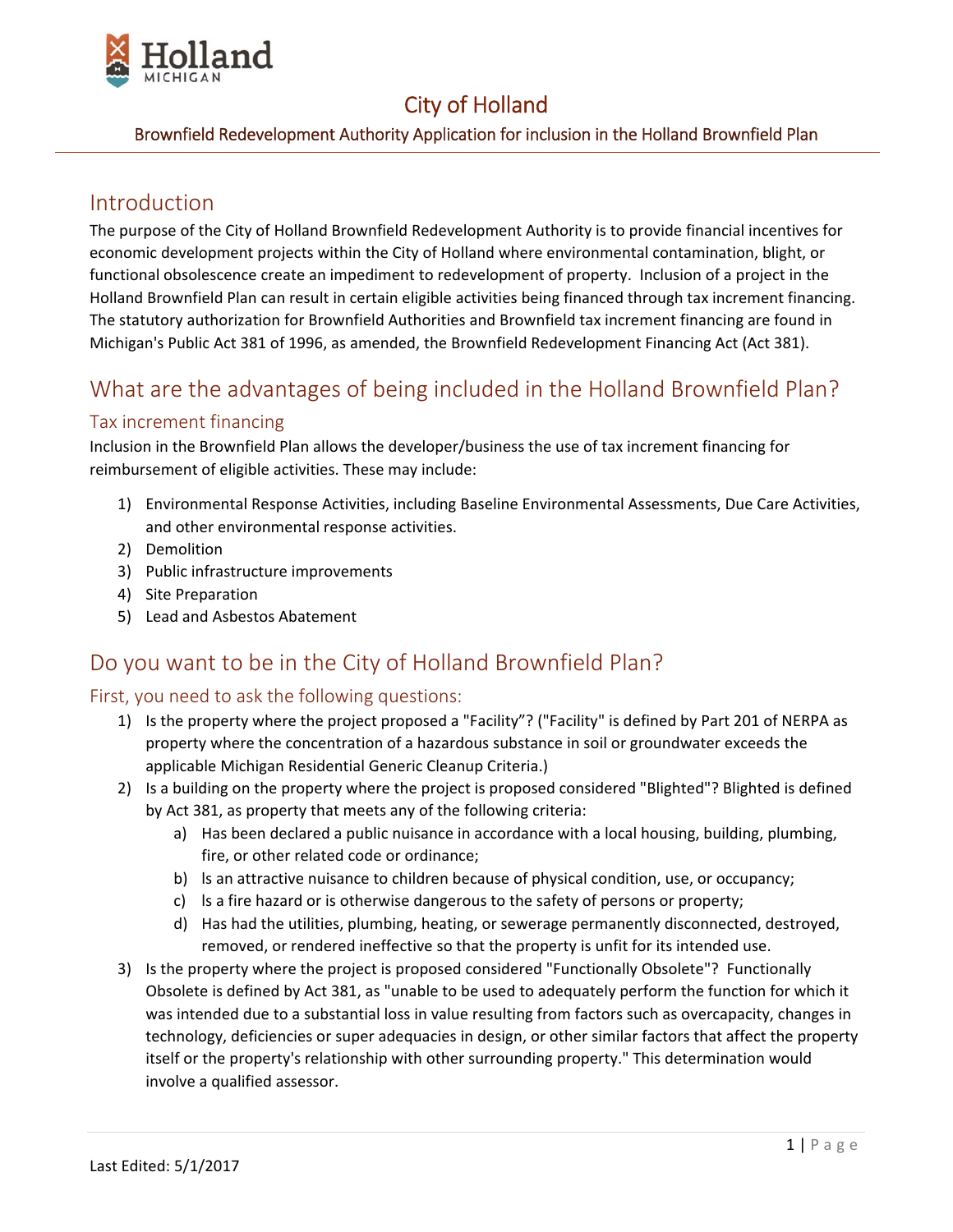

#### Brownfield Redevelopment Authority Application for inclusion in the Holland Brownfield Plan

#### If you answer yes to any to the questions above, the following steps can be taken.

- 1) Contact the City of Holland Finance Dept. to discuss your project and discuss the project feasibility (appropriate development, proper zoning, eligible according to the applicable statute, etc.).
- 2) City staff and/or Brownfield Consultant will work with you to discuss project eligibility and to evaluate the Brownfield incentives as they may apply to the proposed project (does it make sense for your company to pursue this incentive, or are other avenues more appropriate?)
- 3) Once the decision is made to proceed to prepare an amendment to the Brownfield Plan, the applicant then files an application to the City to be included in the Holland Brownfield Plan (see Fees below). The City staff and/or its Brownfield consultant, and the applicant will identify the "eligible activities" that may be eligible for reimbursement through tax increment financing. Review and approval of eligible activities by the Michigan Strategic Fund (MSF) and/or the Michigan Department of Environmental Quality (MDEQ) will be required if school operating taxes will be captured for certain eligible activities. The applicant must submit a proposed amendment to the Holland Brownfield Plan. After review and discussion with the City staff, the proposed amendment to the Brownfield Plan will be presented to the Brownfield Redevelopment Authority for approval, then to the City Council for a public hearing.
- 4) If approved by the Holland City Council, the Brownfield Plan will be amended to include the project.
- 5) If eligible activities are identified and approved for reimbursement through tax increment financing, it will be necessary for the developer/business to pay the initial costs for MDEQ "eligible activities" and/or MSF eligible activities. The financing and reimbursement of "eligible activities" through the Brownfield Plan amendment will be addressed in a Development and Reimbursement Agreement between the City and the Developer/Business.

#### Fees

There is an administrative fee for inclusion in the City of Holland Brownfield Plan. These costs include staff time to review and evaluate the proposed Plan Amendment and Development and Reimbursement Agreement, coordination between the developer/business, consultants, and city preparation of and mailing of notices, etc. The fee for inclusion in the Brownfield Plan is \$1,300

#### Process for Adoption of Brownfield Plan Amendment

- 1) Potential Brownfield Plan Amendment Applicant contacts the City of Holland Finance Dept. regarding the City's interest in helping to facilitate the proposed brownfield redevelopment project. lf the project is located in the City of Holland, and is a "facility" (as defined in Part 201 of the Natural Resources and Environmental Protection Act, Act 451, Public Acts of Michigan, '1994, as amended), or is "functionally obsolete" or "blighted", as defined by the Brownfield development Financing Act, Act 318 of 1996, as amended, and it appears that the proposed project is consistent with the City's Master Land Use plan and any associated plan, the developer/business will coordinate with city staff and/or the City Brownfield Consultant.
- 2) The applicant works with the City of Holland staff/ Brownfield Consultant and evaluates whether inclusion in the Brownfield Plan is appropriate and beneficial to the proposed development project. If it is, the applicant prepares and submits a Brownfield Plan Application, (see Fees above). The Plan Amendment is required to be completed by the applicant and/or their consultant attorney.
- 3) The Applicant works with the City Planning & Economic Development Staff/Brownfield consultant to refine or modify the Plan Amendment as necessary.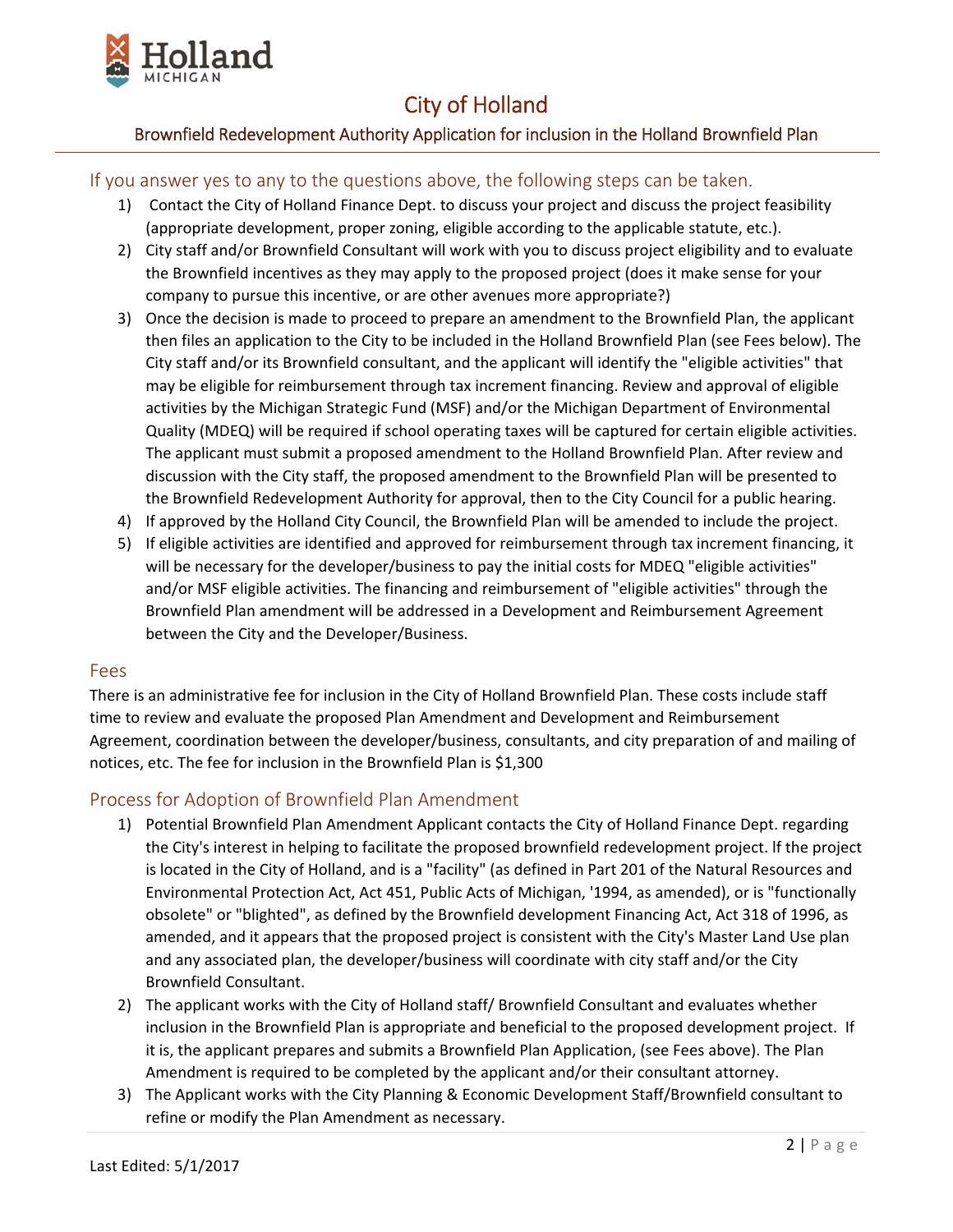

### Brownfield Redevelopment Authority Application for inclusion in the Holland Brownfield Plan

- 4) The City schedules a Brownfield Redevelopment Authority (BRA) Meeting. The Brownfield redevelopment Authority considers a resolution approving the Brownfield Plan Amendment and, if approved, recommends approval to the City Council.
- 5) The Developer/business prepares and submits a Development and Reimbursement Agreement to the City. This is reviewed and negotiated. When finalized, it is presented to the BRA for approval and forwarded to the City Council for approval.
- 6) The City Council sets a Public Hearing and provides notice to taxing jurisdictions. The City Council meets on the first and third Wednesday of each month, agenda items must be submitted by the Thursday prior to City Council meeting.
- 7) The City posts a notice of the public hearing. Not less than 10 days prior to the public hearing. The City sends notice of the public hearing to the legislative body of each taxing unit levying taxes subject to capture, as well as the MDEQ for plans including eligible environmental response activities and to the Michigan Strategic Fund (MSF) for plans including eligible non‐environmental costs, not less than 10 days prior to the public hearing. The City Council holds a public hearing on the adoption of the resolution approving the Brownfield Plan and Reimbursement Agreement (not less than 10 days after sending notice of the proposed Brownfield Plan Amendment to the taxing jurisdictions).
- 8) If the City Council approves the Brownfield Plan Amendment, the Developer/Business develops an Act 381 work plan for the "eligible activities". The Brownfield Authority submits the Act 381 to the appropriate state agency (MDEQ for eligible environmental response activities, MSF for Demolition, Public infrastructure improvements, Site Preparation, Lead and Asbestos Abatement) for review and approval.
- 9) The City of Holland will notify the City Assessor of the Plan Amendment.